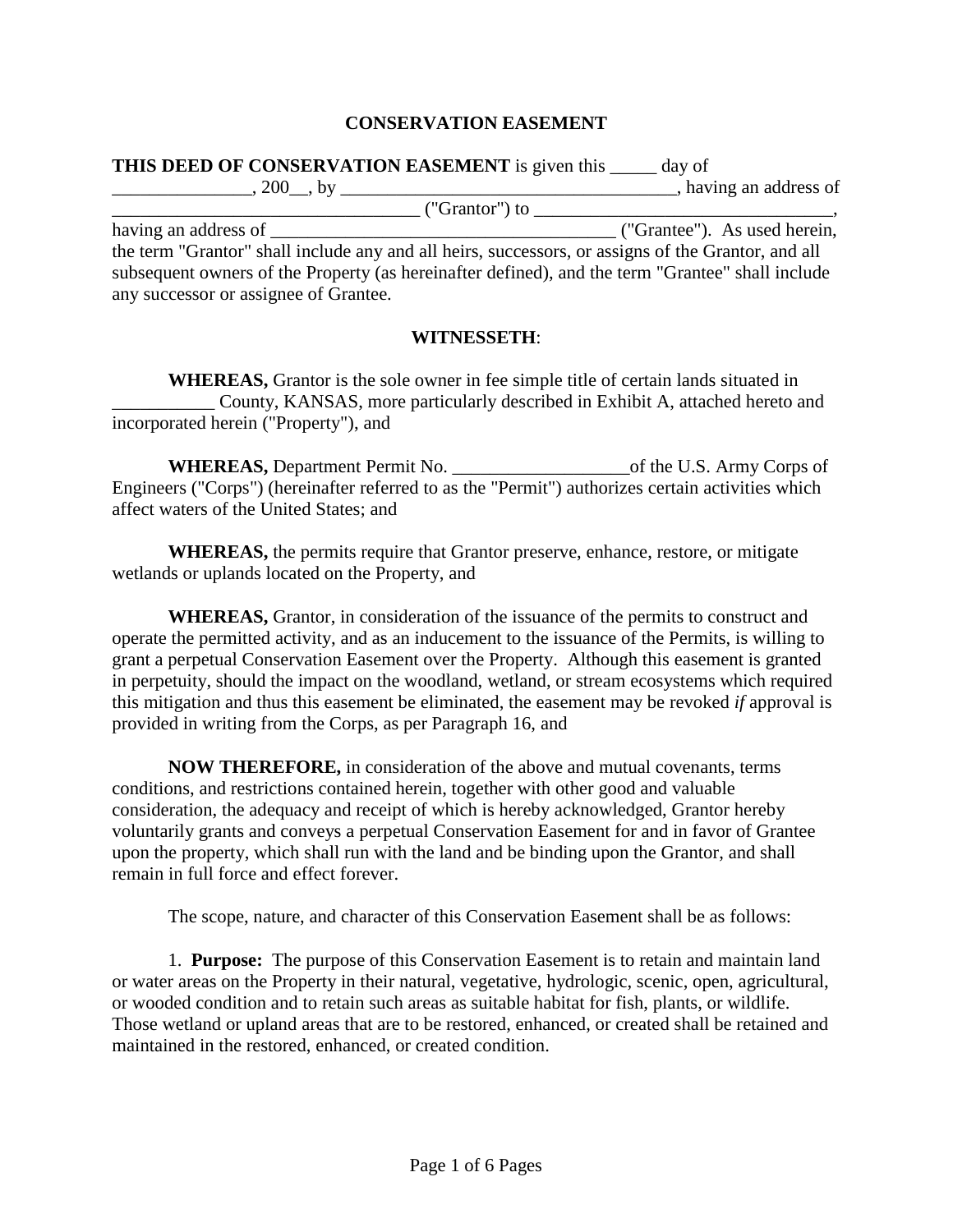2. **Rights of Grantee:** The following rights are conveyed to Grantee and the Corps by this easement:

a. The right to take action to preserve and protect the environmental value of the Property; and

b. The right to prevent any activity on or use of the Property that is inconsistent with the purpose of this Conservation Easement, and to require the restoration of areas or features of the Property that may be damaged by any inconsistent activity or use;

c. The right to enter upon and inspect the Property in a reasonable manner and at reasonable times to determine if Grantor is complying with the covenants and prohibitions contained in this Conservation Easement; and

d. The right to proceed at law or in equity to enforce the provisions of this Conservation Easement, and to prevent the occurrence of any of the prohibited activities hereinafter set forth.

3. **Prohibited Uses:** Except for restoration, creation, enhancement, maintenance, and monitoring activities, or surface water management improvements, the following activities are prohibited on the Property:

a. Construction of any structure or object (i.e., buildings, roads, above or below ground utilities, signs, billboards etc.) without written approval from the Corps of Engineers prior to construction;

b. Dumping or placing of soil or other substance or material as landfill, or dumping or placing of trash, waste, or unsightly or offensive materials;

c. Removal or destruction of trees, shrubs, or other vegetation, and except for the removal of nuisance, exotic, or non-native vegetation in accordance with a maintenance plan approved by Grantee;

KANSAS;

d. Planting of nuisance, exotic, or non-native plants as listed by the State of

e. Exploration for, or extraction of, oil or gas in such a manner as to affect the surface, or excavation, dredging, or removal of coal, loam, peat, gravel, soil, rock, or other material substance,

f. Use of motorized and non-motorized vehicles, the keeping or riding of horses, grazing, livestock confinement, or other surface use that may affect the natural condition of the Property, except for vehicle use for purposes of maintenance and upkeep;

g. Tilling, plowing, planting of crops, digging, mining, or other activities that are or may be detrimental to drainage, flood control, water conservation, water quality, erosion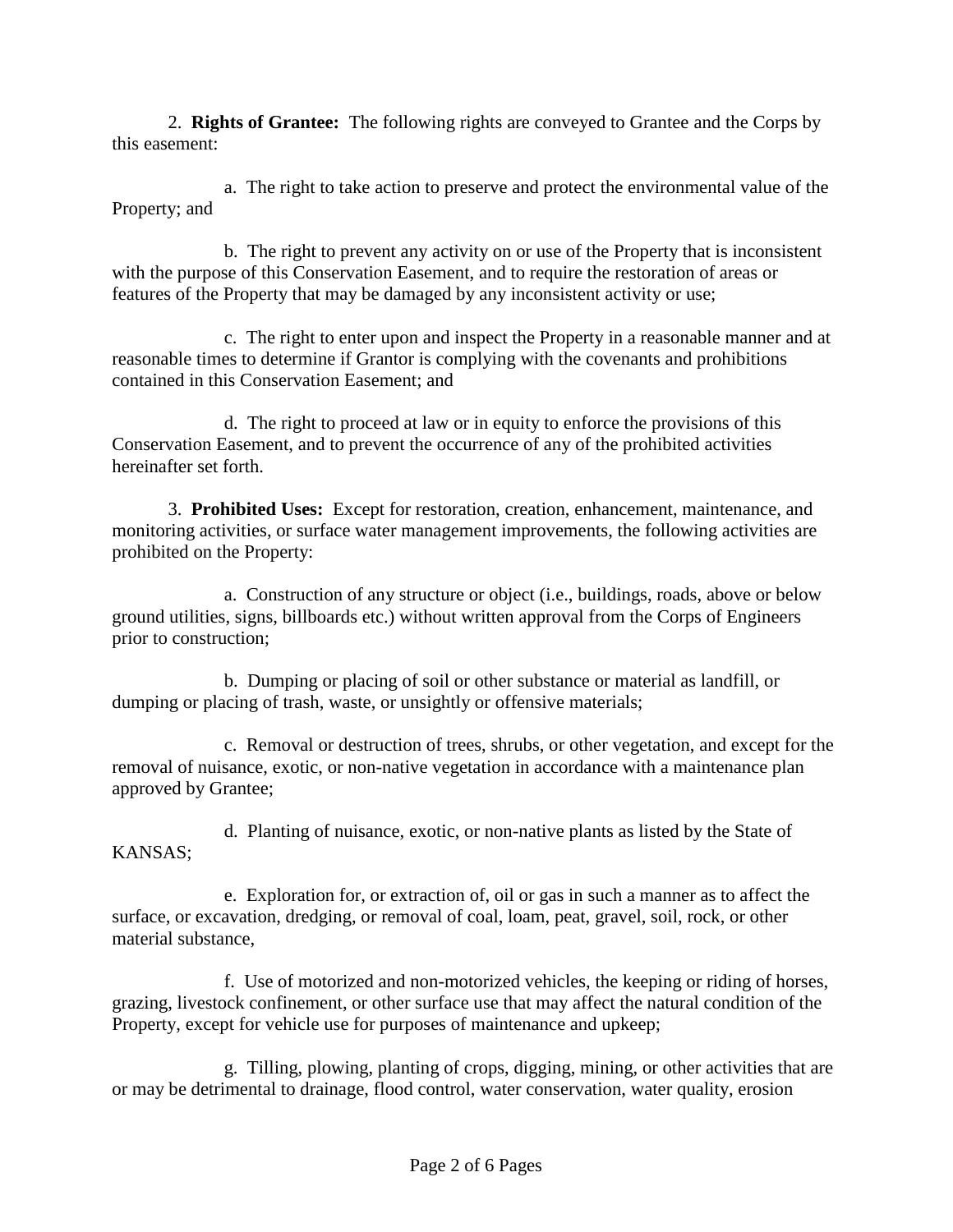control, soil conservation, or fish and wildlife habitat preservation, including but not limited to ditching, diking, and fencing;

h. The extraction of water from the Property, or the impoundment of water on the Property;, so as to affect the hydrology of the Property;

i. Acts or uses detrimental to the aforementioned retention and maintenance of land or water areas;

j. Acts or uses detrimental to the preservation of the structural integrity or physical appearance of sites or properties of historical, architectural, archaeological, or cultural significance.

4. **Reserved Rights:** Grantor reserves all rights as owner of the Property, including the right to engage in uses of the Property that are not prohibited herein and that are not inconsistent with the intent and purposes of this Conservation Easement.

5. **Taxes:** Grantor shall pay any and all applicable real property taxes and assessments levied by competent taxing authority on the Property.

6. **Maintenance:** Grantor shall, at Grantee's sole expense, operate, maintain and keep up the Property consistent with the purpose of this Conservation Easement. Grantee shall remove from the Property any nuisance, exotic, or non-native plants as listed by the State of KANSAS and shall maintain the hydrology of the Property as it currently exists or as otherwise required by the Permit.

7. **Hazardous Waste:** Grantor covenants that if any hazardous substances or toxic waste exist or has been generated, treated, stored, used, disposed of, or deposited in or on the Property, or there are or have been any underground storage tanks on the Property, Grantee shall be responsible for any and all necessary costs of remediation.

8. **Public Access:** No right of access by the general public to any portion of the Property is conveyed by this Conservation Easement, and Grantor further covenants not to hold any portion of the Property open to general use by the public except with the written permission of the Grantee.

9. **Liability:** Grantor shall continue to retain all liability for any injury or damage to the person or property of third parties that may occur on the Property arising from ownership of the Property. Neither Grantor, nor any person claiming by or through Grantor, shall hold Grantee liable for any damage or injury that may occur on the Property.

10. **Recording Requirements:** After recordation of this Conservation Easement in the official records of \_\_\_\_\_\_\_\_\_\_\_\_ County, KANSAS, Grantee shall re-record it at any time to preserve their rights. Grantee shall pay all recording costs, fees and taxes necessary at any time to re-record this Conservation Easement in the public records. Grantor shall thereafter insert the terms and restrictions of this Conservation Easement in any subsequent deed or other legal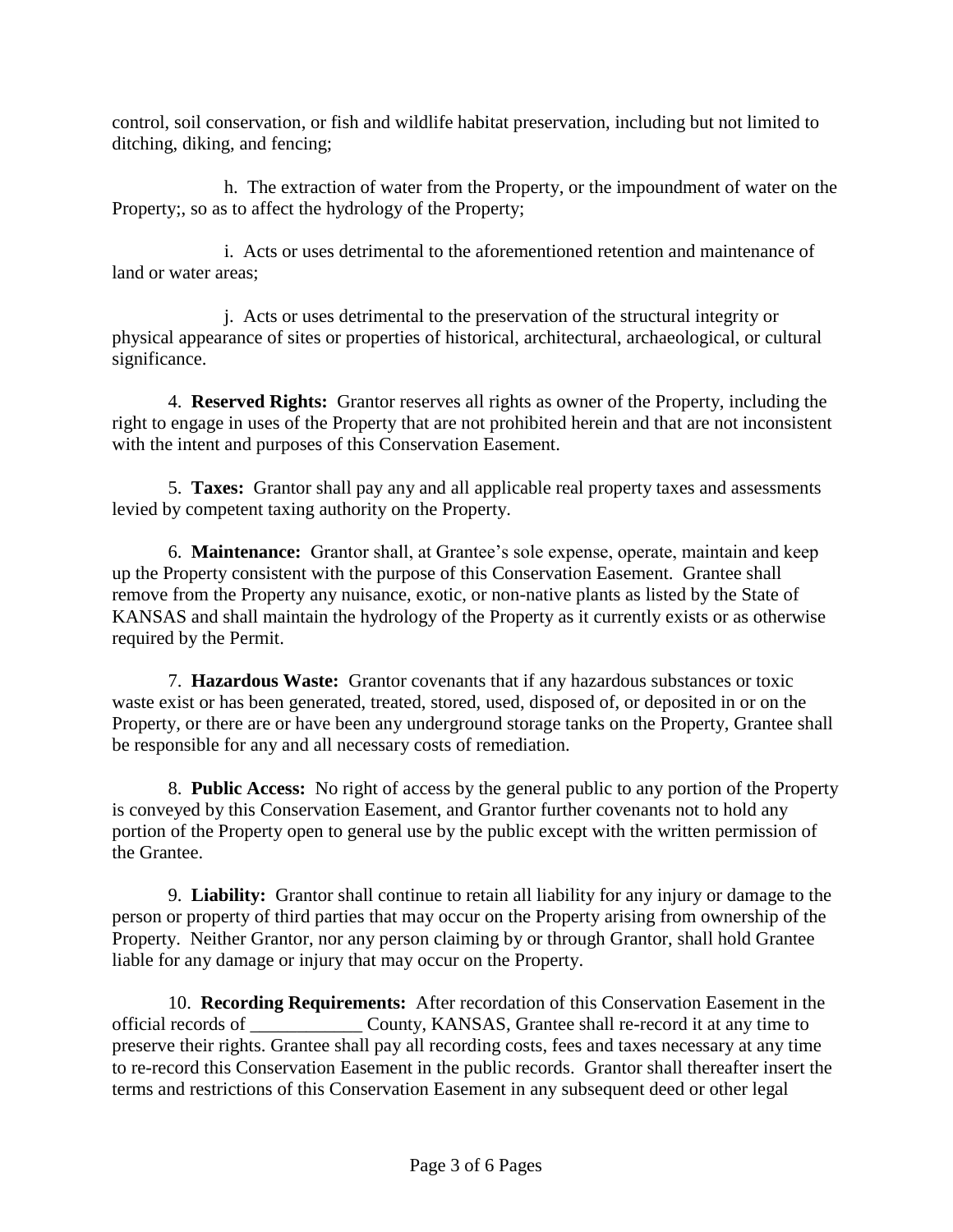instrument by which Grantor divests himself/herself/itself of any interest in the Property, and shall provide a photocopy of the recorded Conservation Easement to the new owner(s).

11. **Enforcement:** The terms and conditions of this Conservation Easement may be enforced in an action at law or equity by the Grantee or the Corps against the Grantor violating or attempting to violate these Restrictions. Venue for any such action shall be in County, KANSAS. Enforcement of this Conservation Easement shall be at the reasonable discretion of the Grantee or the Corps, and any forbearance on behalf of Grantee or the Corps to exercise its or their rights hereunder in the event of any breach by Grantor shall not be deemed or construed to be a waiver of rights. If the Grantee or the Corps shall prevail in an enforcement action, such party shall also be entitled to recover that party's cost of restoring the land to the natural vegetative and hydrologic condition existing at the time of execution of these Restrictions or to the vegetative and hydrologic condition required by the Permits.

12. **Assignment of Rights:** Grantee shall hold this Conservation Easement exclusively for conservation purposes. Grantee will not assign its rights and obligations under this Conservation Easement, except to another legal entity qualified to hold such interests under applicable state and federal laws and committed to holding this Conservation Easement exclusively for the purposes stated herein. Grantee shall notify the Corps in writing of any intention to reassign this Conservation Easement to a new grantee at least sixty (60) days in advance thereof, and the Corps must accept the assignment in writing. The new grantee shall then deliver a written acceptance to the Corps. The assignment instrument must then be recorded and indexed in the same manner as any other instrument affecting title to real property and a copy of the assignment instrument shall be furnished to the Corps. Failure to comply with the assignment procedure herein stated shall result in invalidity of the assignment. In the event of dissolution of the Grantee or any successor, or failure for 60 days or more to execute the obligations of this Conservation Easement, the Grantee shall transfer this Conservation Easement to a qualified and willing grantee. Upon failure of the Grantee or any successor to so transfer the Conservation Easement, the Corps shall have the right to sue to force such an assignment to a grantee to be identified by the Court.

13. **Successors:** The covenants, terms, conditions, and restrictions of this Conservation Easement shall be binding upon, and inure to the benefit of the parties hereto and their respective personal representatives, heirs, successors, and assigns, and shall continue as a servitude running in perpetuity with the Property.

14. **Notices:** All notices, consents, approvals, or other communications hereunder shall be in writing and shall be deemed properly given if sent by United States certified mail, return receipt requested, addressed to the appropriate party or successor-in-interest.

15. **Severability:** If any provision of this Conservation Easement or the application thereof to any person or circumstances is found to be invalid, the remainder of the provisions of this Conservation Easement shall not be affected thereby, as long as the purpose of the Conservation Easement is preserved.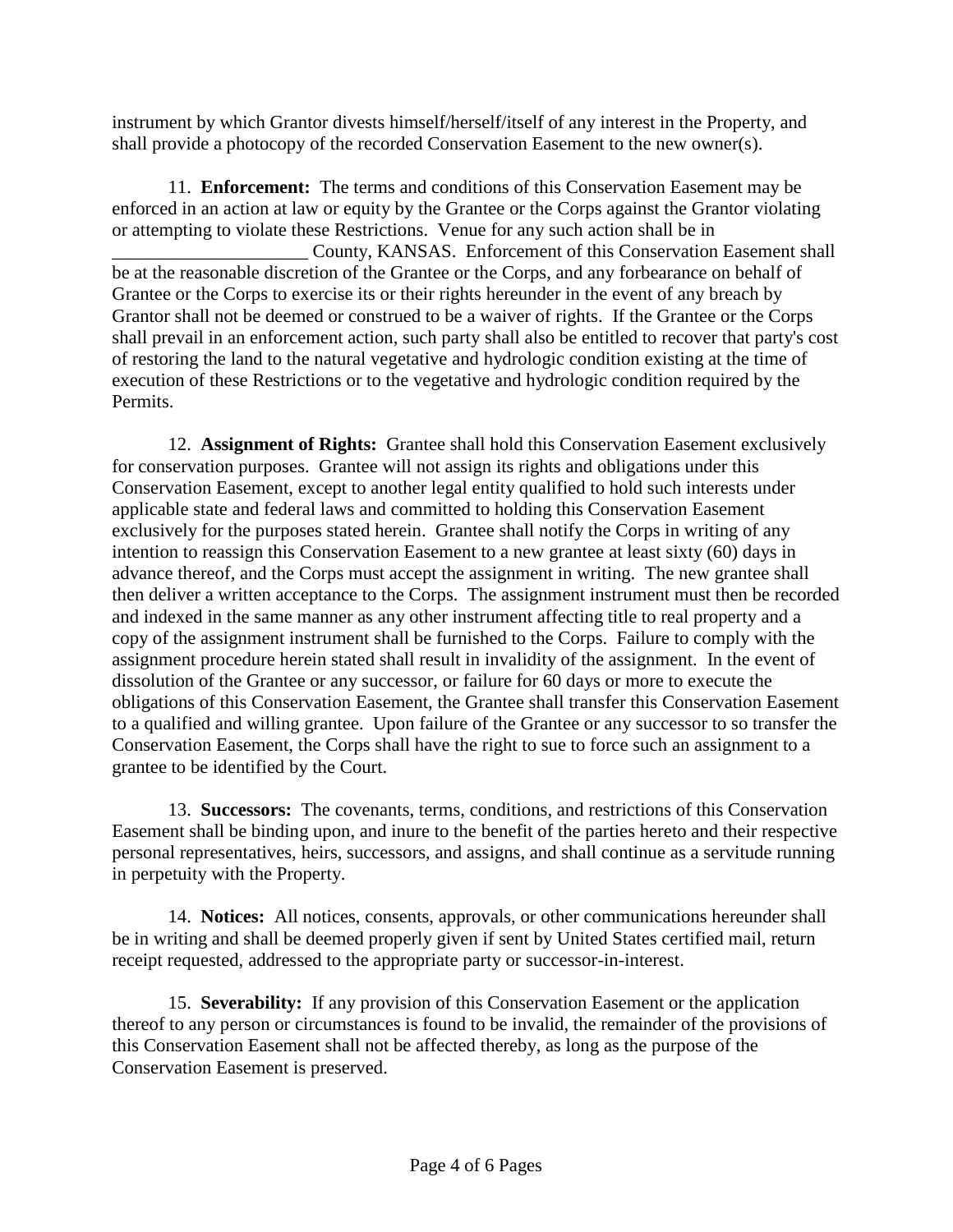16. **Alteration or Revocation:** This Conservation Easement may be amended, altered, released, canceled, or revoked only by written agreement between the parties hereto or their heirs, assigns, or successors in interest, which shall be filed in the public records of

County, KANSAS. No action shall be taken, however, without advance written approval thereof by the Corps. Corps approval shall be by letter attached as an exhibit to the document amending, altering, canceling, or revoking the Conservation Easement, and said letter shall be informal and shall not require notarization. Specifically, although this easement is granted in perpetuity, should the impact on the woodland, wetland, or stream ecosystems which required this mitigation and thus this easement be eliminated, the easement may be revoked *if* approval is provided in writing from the Corps. Such authorization must be received prior to extinguishment and will occur at the discretion of the Corps after verification that the restoration is complete. It is understood and agreed that Corps approval requires a minimum of sixty (60) days written notice, and that the Corps may require substitute or additional mitigation, a separate conservation easement or alternate deed restrictions, or other requirements as a condition of approval. Any amendment, alteration, release, cancellation, or revocation together with written Corps approval thereof shall then be filed in the public records of \_\_\_\_\_\_\_\_\_\_\_\_\_\_ County, KANSAS, within 30 days thereafter.

**TO HAVE AND TO HOLD** unto Grantee forever. The covenants, terms, conditions, restrictions, and purpose imposed with this Conservation Easement shall be binding upon Grantor, and shall continue as a servitude running in perpetuity with the property.

**GRANTOR FURTHER COVENANTS** that Grantor is lawfully seised of said Property in fee simple; that the Property is free and clear of all encumbrances that are inconsistent with the terms of this Conservation Easement and that no mortgages or other liens exist; that Grantor has good right and lawful authority to convey this Conservation Easement, and that it hereby fully warrants and defends the title to the Conservation Easement hereby conveyed against the lawful claims of all persons whomsoever.

If the grantee named herein is, for any reason, determined not to be authorized or entitled to hold the interest granted herein, the Grantor shall within 60 days after notification thereof execute a substitute conservation easement to a new grantee containing terms and conditions similar to this conservation easement. The determination of lack of authority or entitlement may be made by either (a) a court of competent jurisdiction, (b) the precedential authority of a ruling by a court of competent jurisdiction, (c) a title insurance company's written refusal to insure the real property interest of the grantee named herein, or (d) a title opinion issued by an attorney at law licensed in the State of Kansas. Notification of lack of authority or entitlement of the grantee named herein may be made to the grantor by any person, including persons not privy to this easement. The substitute grantee shall be properly qualified as a "holder" under the Kansas conservation easement law, Kansas St. 58-3810 et seq. or successor statute.

**TO HAVE AND TO HOLD**, the Grantor covenants that he, she, or they are vested with good title to the easement area and will warrant and defend the same on behalf of the Grantee against all claims and demands. The Grantor covenants to comply with the terms and conditions enumerated in this document for the use of the easement area and adjacent lands for access, and